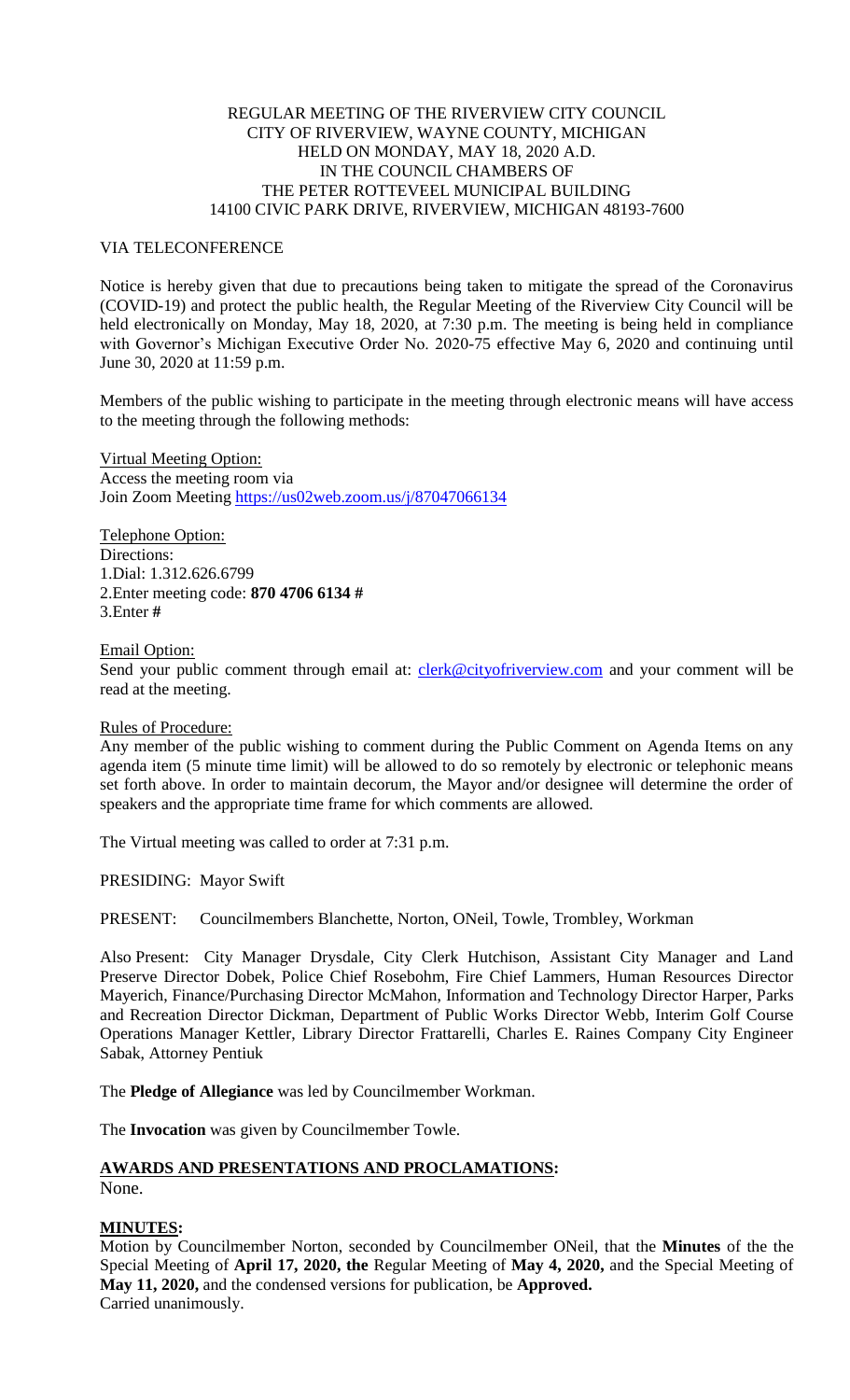# **PUBLIC HEARINGS:**

None.

## **PUBLIC COMMENTS:**

At this time, the Mayor asked if anyone wished to address the City Council. No one spoke.

## **ORGANIZATIONAL BUSINESS:**

None.

**CONSENT AGENDA:** None.

#### **RESOLUTIONS:**

Motion by Councilmember Towle seconded by Councilmember Workman, that the Resolution to Approve the **Special Assessment Roll** and Authorize **Special Assessment Levy** of **1.47 Mills** for the **Fire Protection Services**, be Adopted.

# RESOLUTION NO. 20-12 RESOLUTION APPROVING SPECIAL ASSESSMENT ROLL AND AUTHORIZING SPECIAL ASSESSMENT LEVY OF 1.47 MILLS FOR FIRE PROTECTION SERVICES

- WHEREAS, Public Act No. 33 of 1951, as amended ("PA 33") authorizes townships, certain incorporated villages, and certain qualified cities to create special assessment districts and to levy special assessments to pay for the costs and expenses of fire protections; and
- WHEREAS, Act 33 provides that qualified cities are cities with a population of less than 15,000, and because the City' population was 12,486 in 2010, according to the last census, the City is a qualified city for purposes of Act 33; and
- WHEREAS, the City Council of the City of Riverview, County of Wayne, State of Michigan, pursuant to Act 33, Public Acts of Michigan, 1951, as amended, has created the Riverview Public Safety Special Assessment District (the "District") to pay for certain costs and expenses of fire protection services (the "Assessed Costs") and assess the costs thereof to the property specially benefitted by the fire protection in the District; and
- WHEREAS, the District encompasses all parcels of land situated in the City of Riverview, County of Wayne, State of Michigan; and
- WHEREAS, a special assessment roll has been prepared for the purpose of defraying the Assessed Costs; and
- WHEREAS, the City Council has reviewed said special assessment roll, and, after due and legal notice, the City Council met on May 4, 2020, and heard objections to the distribution of the special assessment levy; and
- WHEREAS, the City Council deems said special assessment roll and special assessment levy to be fair and equitable.

#### NOW, THEREFORE, BE IT RESOLVED THAT:

- 1. The special assessment roll attached hereto as Exhibit A shall be designated "Riverview Fire Protection Costs Special Assessment Roll" (the "Roll").
- 2. The Fire Protection Costs Special Assessments shall be placed on the regular tax roll as an ad valorem special assessment by millage at a rate of 1.4700 mills on July 1, 2020.
- 3. The Roll, in the total sum of \$464,477, are hereby confirmed and approved.
- 4. The assessments made in the Roll are hereby ordered and directed to be collected and the City Treasurer is directed to distribute the special assessment levy on the taxable value of all of the lands and premises in the District.
- 5. All resolutions and parts of resolutions insofar as they conflict with the provisions of this resolution be and the same hereby are rescinded.
- AYES: Mayor Swift, Councilmembers Blanchette, Norton, ONeil, Towle, Trombley, Workman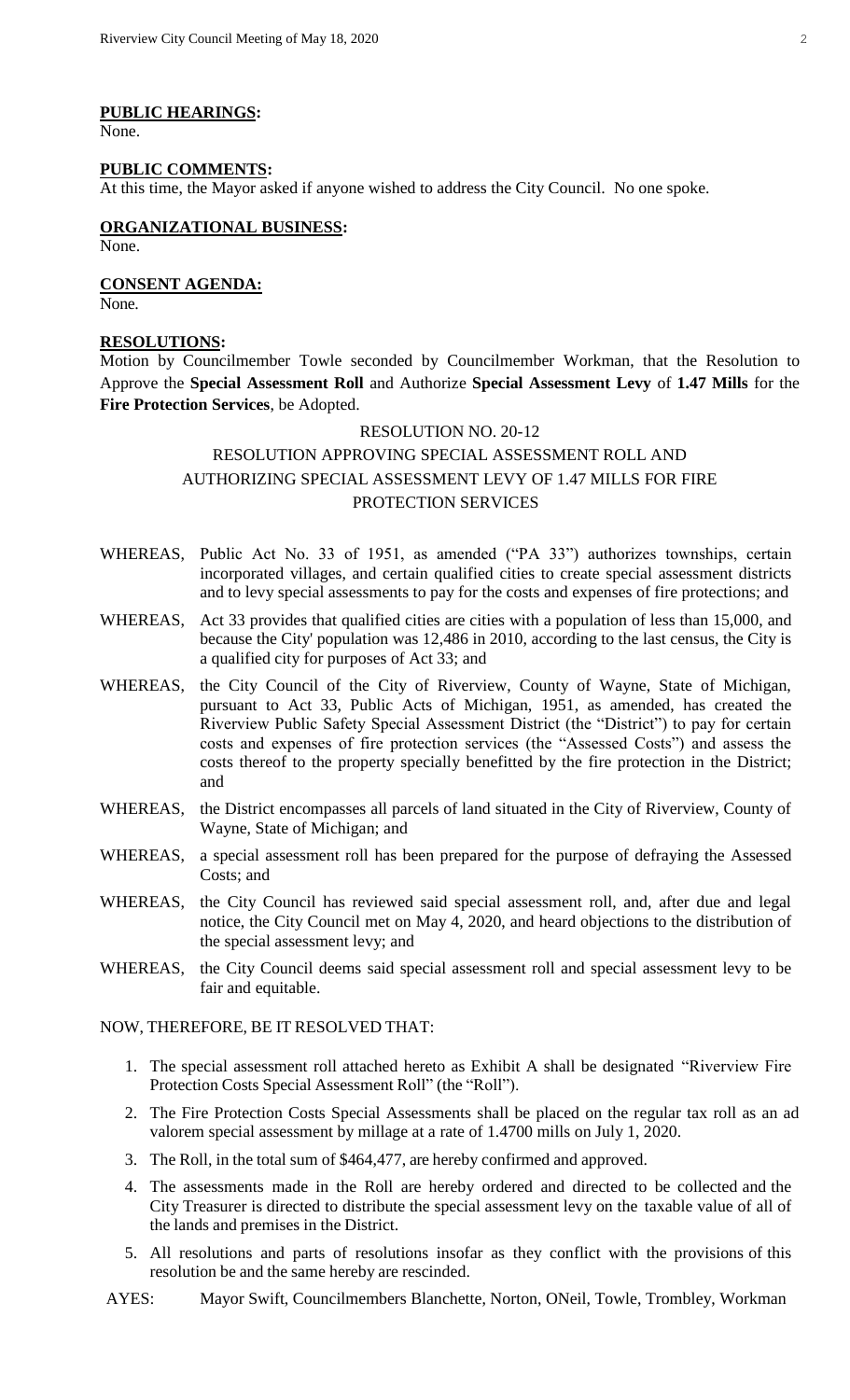NAYS: None. EXCUSED: None. ADOPTED this  $18<sup>th</sup>$  day of May, 2020.

ATTEST:

Andrew M. Swift, Mayor

\_\_\_\_\_\_\_\_\_\_\_\_\_\_\_\_\_\_\_\_\_\_\_\_\_\_\_\_\_\_\_\_\_\_\_\_\_\_\_\_\_\_\_\_\_

\_\_\_\_\_\_\_\_\_\_\_\_\_\_\_\_\_\_\_\_\_\_\_\_\_\_\_\_\_\_\_\_\_\_\_\_\_\_\_\_\_\_\_\_\_\_

I, Cynthia M. Hutchison, duly authorized City Clerk of the City of Riverview, do hereby certify the foregoing Resolution is a true copy of a resolution adopted by the Riverview City Council at their regular meeting of May 18, 2020.

 $(S E A L)$ 

Cynthia M. Hutchison, City Clerk

#### **ADMINISTRATION:**

Motion by Councilmember Trombley, seconded by Councilmember Workman, that Authorization for Execution of Agreements with **Southeastern Equipment Company**, Inc., and the Solicitation of Finance Options for Purchase one (1) **Trash Compactor** in the amount of \$977,000.00, less the trade in of a Tana E250 for the amount of \$20,000.00, for a total amount of **\$957,000.00** be Approved as being in the best interest of the City.

Carried unanimously.

Motion by Councilmember Workman, seconded by Councilmember Trombley, that Authorizations for Execution of Agreements with **Alta Construction Equipment** and the Solicitation of **Finance Options** for the Purchase of **one Articulating Truck** in the amount of \$499,345.00, less trade in amount of \$25,000.00 for a 2004 Volvo A40D Dump Truck, for a total amount of **\$474,345.00** be Approved; in concurrence with the Ad Hoc Land Preserve Committee at their May 11, 2020 meeting. Carried unanimously.

Motion by Councilmember Trombley, seconded by Councilmember Towle, that Authorizations to Waive the bid process, Execute Agreements with **Alta Construction Equipment** for the Purchase of one **Articulating Truck** in the amount of \$532,055.00, less trade in of \$25,000.00 for a 2004 Volvo A40D Dump Truck, for a total amount of **\$477,055.00**; and to **Solicit Financing Options**, be Approved. Carried unanimously.

Motion by Councilmember Towle, seconded by Councilmember ONeil, that Proposed **Council Policy No. 82**, Purpose, Policy, and Procedures for **Riverview Police Department Ride-A-Longs**, be Adopted. AYES: Mayor Swift, Councilmembers Norton, ONeil, Towle NAYS: Councilmembers Blanchette, Trombley, Workman Motion Carried.

Motion by Councilmember Trombley, seconded by Councilmember Towle, that Authorization of Execution of **Standard Agreement** of **Landfill Disposal Services**, be Approved; in concurrence with the Ad Hoc Land Preserve Committee at their May 11, 2020 meeting. Carried unanimously.

Motion by Councilmember Blanchette, seconded by Councilmember Norton, that Authorization for Execution of Termination and **Settlement Agreement** of **Riverview Gas Producers** (RGP) and the **Second Amendment** of **Revised Gas Purchase Agreement** with **Riverview Energy Systems** (RES), be Approved; in concurrence with the Ad Hoc Land Preserve Committee at their May 11, 2020 meeting. Carried unanimously.

Motion by Councilmember Trombley, seconded by Councilmember Blanchette, that the Calling of a **Public Hearing** for the Purpose of Considering the **Proposed 2020/21 Annual Operating Budget** and Supporting Tax Rates for the City of Riverview on **June 1, 2020**, be Approved. Carried unanimously.